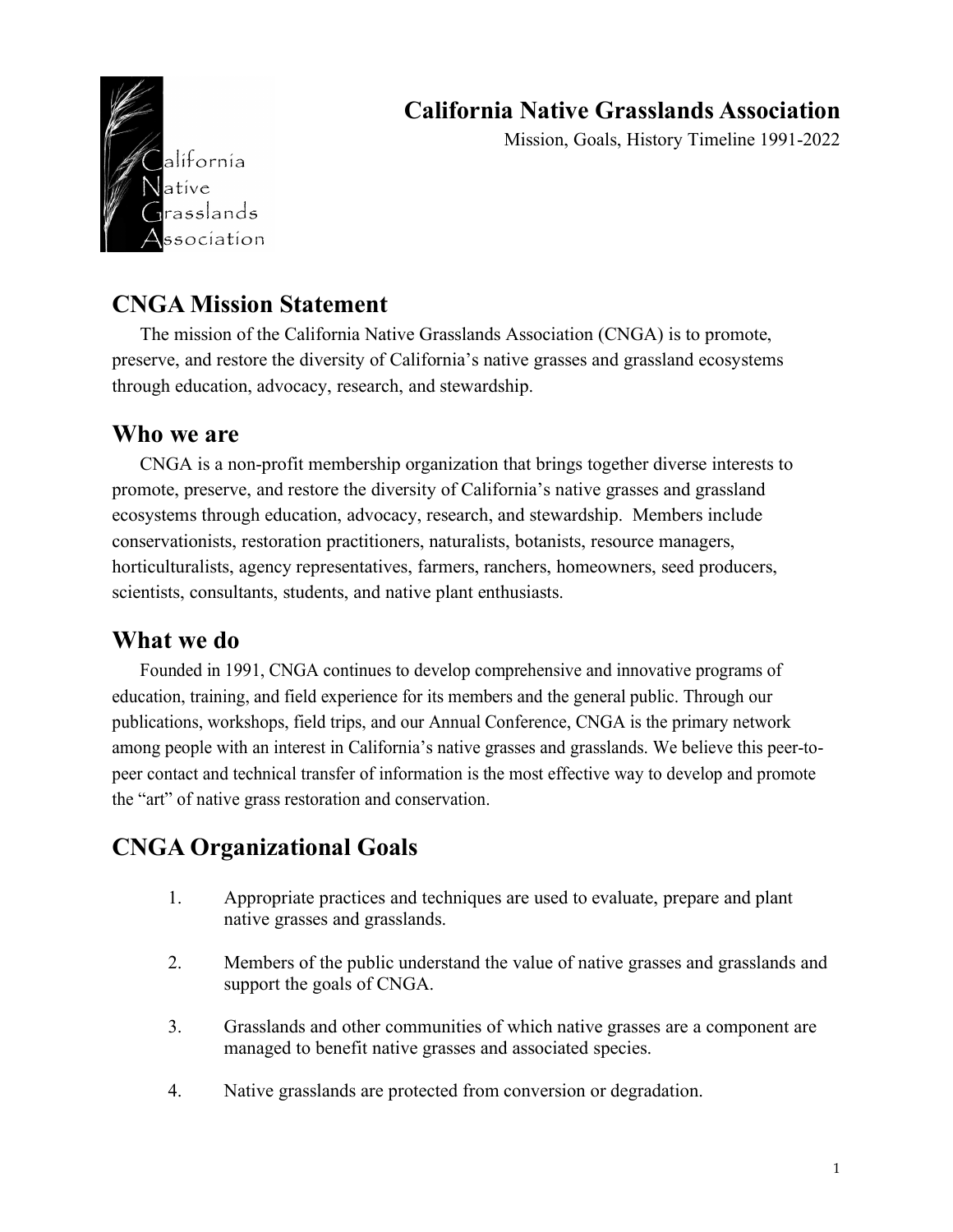- 5. Growers, wholesalers, and consumers of native grass seed and live plants have a clear set of purity, quality, and seed source standards that guide their actions.
- 6. Scientific research and the results of management are readily available to guide restoration and management of native grasses and grasslands.
- 7. Sites with restoration potential are planted with native grasses and associated species.
- 8. Native grasses are used as appropriate in the urban landscape to benefit habitat, aesthetics, and educational values.
- 9. CNGA has the resources including staffing, volunteers, and budget needed to effectively advance its mission.

# **A Short History of CNGA**

- 1991 In April, the first issue of *Grasslands* is published. President Robert Delzell provides information on the origin of the organization. Featured article is "Working with Native Perennial Grasses," by David Amme.
- 1992 Featured article in *Grasslands* is "Mycorrhizae and Restoration of Native Grasslands," by T.V. St. John. CNGA offers two workshops in Southern California: "Revegetation after Fire" and "Native Grass Identification." President Ted Adams chairs the First Conference, "Restoring the Land: The Native Grass Connection," held in Moss Landing in May. The second conference, "Using Native Grasses: A Genetic Perspective" is held in Sacramento.
- 1993 The first CNGA Field Day is held, "Bringing Grasses to Market." Seed collection and transfer guidelines are being established. The  $3<sup>rd</sup>$  Conference, "Native Grasses and Restoration," is held in Sacramento.
- 1994 Patricia Gouveia is elected President of CNGA. The fourth (now labeled "Annual") Conference is held: "Knowledge is Power: Advances in Research and Restoration." A featured article in the *Grasslands*, "Native Grass Database," by Mark Stromberg, elicits much interest.
- 1995 Dan Strait serves as President. Life Membership in CNGA has grown to 17. The 5th Annual Conference, "Statewide Policies and Trends in the Management and Restoration of Native Vegetation," is held jointly with the Society for Range Management. Members begin seeking and reporting relict stands of native grasses. CNGA hires an administrator.
- 1996 President of CNGA is Mark Stromberg. The 6<sup>th</sup> Annual Conference, held in Monterey, considers two topics: "Limits to Success of Native Grass Planting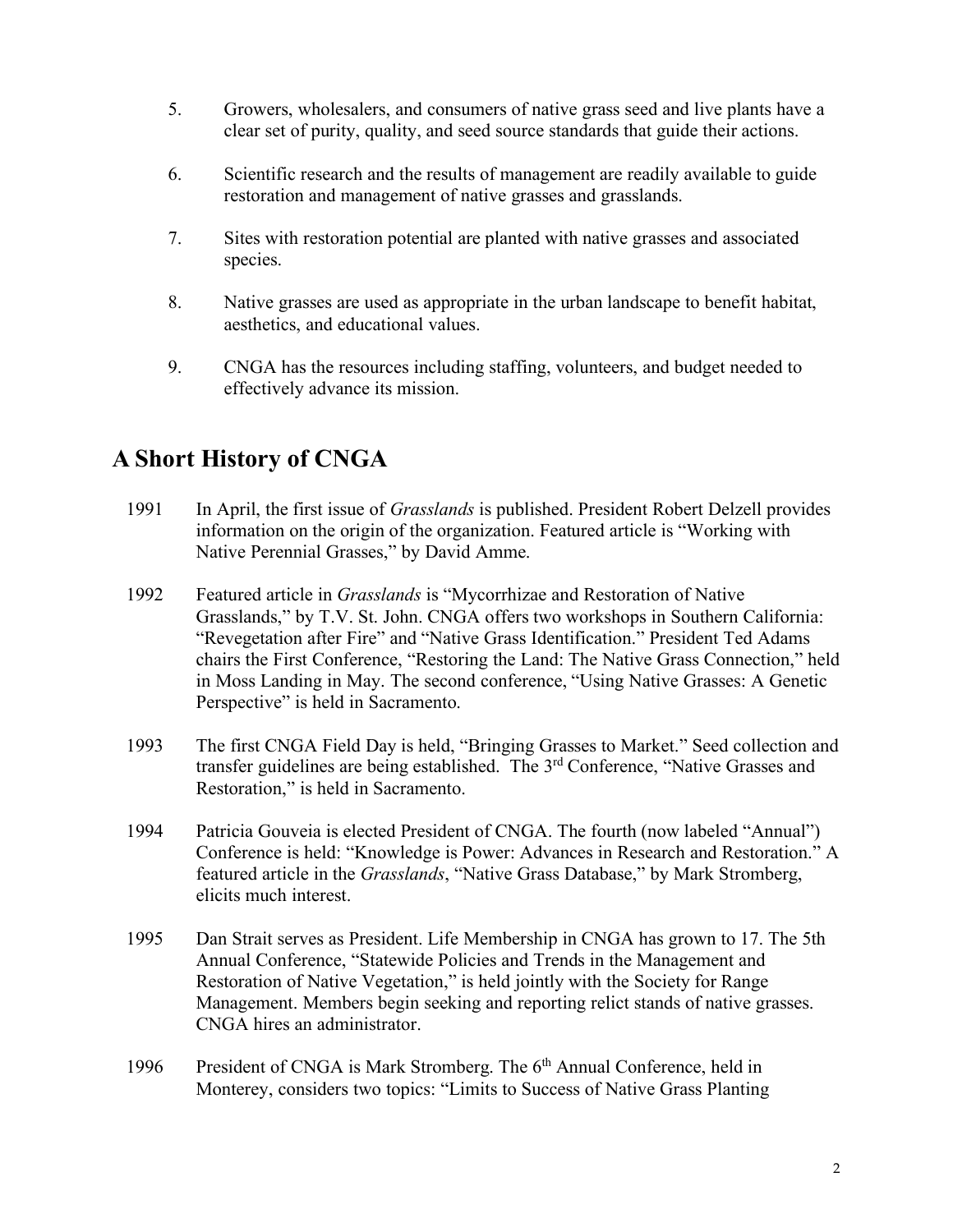Projects," and "Weed Control in Restoring or Maintaining Native Grasses." A *Grasslands* featured article, "Suppressive Effects of Zorro Fescue (*Vulpia myuros*) on California Native Perennial Grasses," by Cynthia Brown and Kevin Rice, is of great interest. Mary Kate McKenna becomes the CNGA Administrative Director.

- 1997 John Menke leads CNGA as President. The 7<sup>th</sup> Annual Conference is held in San Luis Obispo in conjunction with the SERCAL conference. CNGA's topic: "The Importance of Localized Genetics in Native Plant Restoration."
- 1998 Frank Chan begins his term as President of CNGA. Native Seed Certification is under way. "Californians want to restore the landscape to 'what was before.' Often we don't know what came 'before,' and we are just now figuring out what's 'what.'" CNGA is now accessible on the Web, and e-mail addresses begin to show up as contact information. The 8th Annual Conference, held in Sacramento, "Grasslands Restoration: What Works and What Doesn't?" examines the practical side of native grass restoration. The CNGA Board has 11 members.
- 1999 Following the resignation of Jeff Hart as President, John Anderson begins his term of service. The 9th Annual Conference is held in Napa Valley. Theme: "Native Grasses in Watershed Management and Restoration." CNGA counts 24 Life Members and 7 Corporate Members.
- 2000 John Anderson continues service as CNGA President. The CNGA membership is saddened by the death of Ledyard Stebbins, "widely considered the founding father of evolutionary botany." The CNGA 10th Annual Conference is co-sponsored by the Department of Biological Sciences, Cal Poly San Luis Obispo, and titled "Grassland Ecosystems of California: Diversity, Preservation, and Management." The 11 member Board of Directors includes Sheila Barry, Mike Conner, Mary McClanahan, and Richard Nichols. Associate memberships are created.
- 2001 Mike Conner assumes service as CNGA President. The Board of Directors expands to 15 members. Joining the Board are F. Thomas Biglione, Peter Boffey, Ann Francis, Chris Rose, Robert Snyder, Jeanne Wirka, and Robin Wills. Mary Rodgers contracts with CNGA as the Managing Editor of *Grasslands*. The11th Annual Conference is held in Arcata, exploring a wide range of topics, including the relationship of grasslands to wildlife and a "Tour of Native Coast Grasslands." CNGA has 47 Life Members and 30 Corporate Members.
- 2002 Richard Nichols serves as President of CNGA. Mary Kate McKenna resigns CNGA, and Janice Bridge is contracted to provide administration. The  $12<sup>th</sup>$  Annual Conference is held jointly with the Society for Range Management in Santa Nella: "Restoring and Managing Central Valley Native Grasslands." CNGA has 520 individual members, 42 Corporate Members, and 51 Life Members.
- 2003 Jeanne Wirka leads CNGA as President. David Amme, David Kelley, Kent Reeves, and Richard Reiner join the board. David Amme and Richard Reiner had served the Board in the early 1990s. The13th Annual Conference is held in Monterey: "Grasslands Are for Everyone: Getting the Public Involved in the Conservation and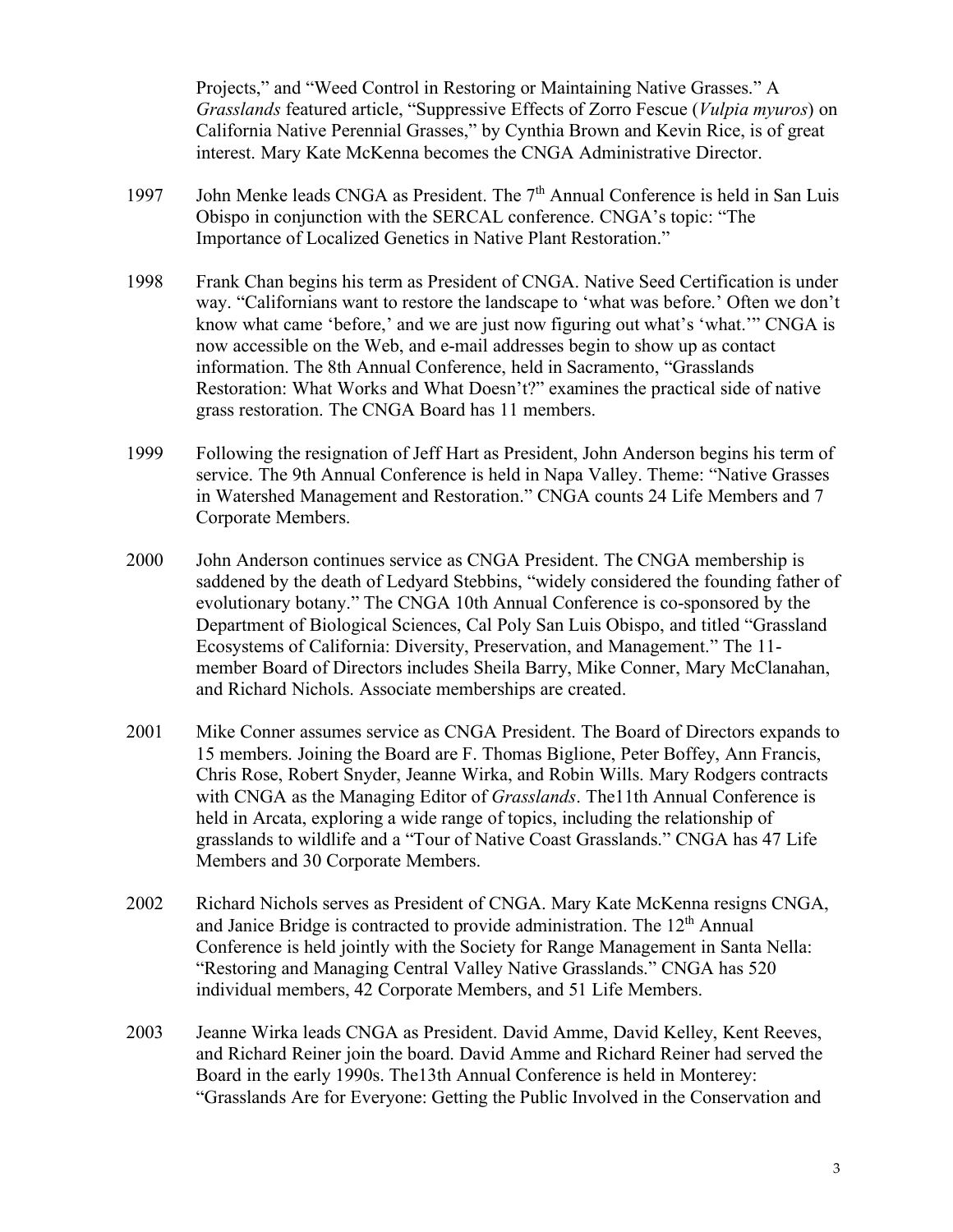Restoration of Native Grassland." This conference includes half-day tuition-based workshops for the first time.

- 2004 Mary McClanahan is President of CNGA. John DiGregoria, Erik Gantenbein, Jaymee Marty, and Stephen Winter are elected to the Board of Directors. The 14<sup>th</sup> Annual Conference is held in Modesto: "Native Grasses and Graminoids: Tools for Protecting Water Quality." CNGA contracts Cynthia Harrington as the first Education Coordinator/Program Development person. *Nassella pulchra* is named the official state grass of California. CNGA has 600 individual members, 31 Corporate Members, and 58 Life Members.
- 2005 By overwhelming vote of the membership, the California Native Grass Association becomes the California Native Grasslands Association. President of CNGA is Chris Rose, and Sean Kenady, Steve Nawrath, Bea Olsen, Randi Paris, and Bryan Young are elected to the Board of Directors. The  $15<sup>th</sup>$  Annual Conference is held at the Heidrick Ag History Center in Woodland: "Successes, Failures, and Lessons Learned: 15 Years of Native Grassland Restoration in California." CNGA has 725 individual members, 37 Corporate Members, and 60 Life Members.
- 2006 President of CNGA is Erik Gantenbein; President-elect is John DiGregoria. Linnea Hanson, Jaymee Marty, Melissa Mooney, and Steve Nawrath are elected to the Board of Directors. Sara Sweet agrees to serve as Alternate Member to the Board. The  $16<sup>th</sup>$ Annual Conference "Grassland management and restoration: It's not just about grasses anymore..." is held in Chico.
- 2007 The Executive Committee recommends Erik Gantenbein as Acting President after John DiGregoria resigns. Tom Annese, Jim Hanson, and Richard King are elected to the Board of Directors. JP Marié agrees to serve as Alternate Member. The  $17<sup>th</sup>$ Annual Conference is co-sponsored by the Society for Range Management in Santa Barbara. Title: "Restoring and Managing California's Native Grassland Landscapes: the science and applications." Administrative Director Janice Bridge resigns in the fall of 2007, and CNGA contracts with Suzanne Ullensvang as her replacement beginning October 1.
- 2008 Randi Paris is President of CNGA. Wade Belew, Andrew Fulks, JP Marié, Melissa Mooney, Kellie Morgantini, Zachary Principe, Kent Reeves, and Sara Sweet are elected to the Board of Directors. The 18<sup>th</sup> Annual Conference is held in Santa Rosa at the Glasner Center. Entitled "Conserving California Grasslands: Policies and Practices."

Cynthia Ficenic, Education Coordinator resigns in October and moves out of state. Administrative Director Suzanne Ullensvang resigns October 1, and CNGA contracts with Judy Grumstrup-Scott as Administrator beginning November 1. The CNGA office moves to the Scott Ranch "Tack Room" on County Road 19 west of Woodland.

2009 David Amme is President of CNGA. Clare Golec, Richard King, Sarah Hoskinson, David Kaplow, and Bryan Young are elected to the Board of Directors. Alternate Erik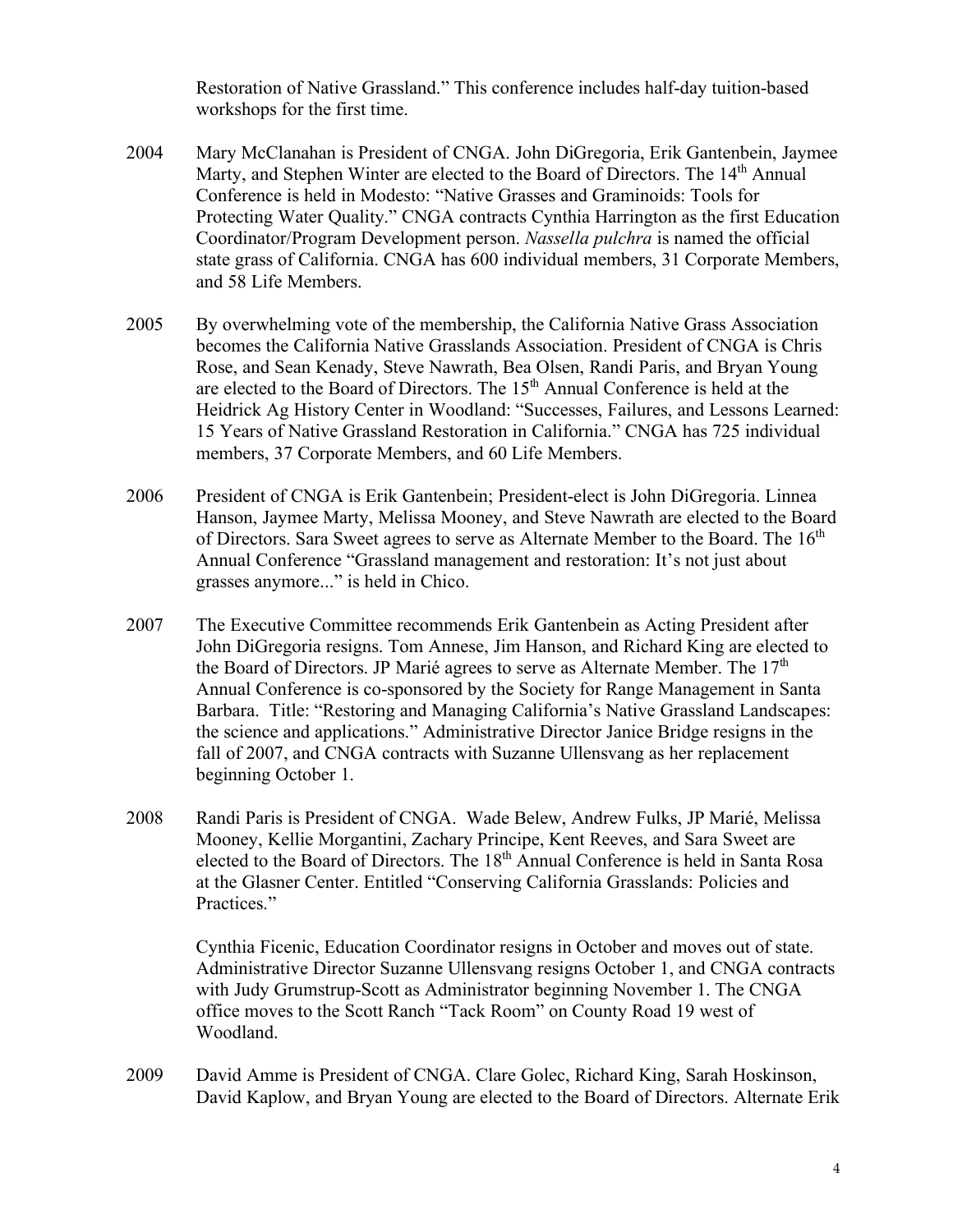Gantenbein replaces David Kaplow mid-year as Board Member at Large, and David Kaplow continues to serve as Alternate. The 19<sup>th</sup> Annual Conference, co-sponsored with the Society for Ecological Restoration, is held in Folsom at the Lake Natoma Inn. Entitled "A Confluence of Perspectives and Experience: Habitat Restoration in California's Central Valley," the 2-day conference includes presentations and optional workshops and fieldtrips. A very successful  $2<sup>nd</sup>$  Annual CNGA Field Day at Hedgerow Farms is held with over 120 attendees. The Advocacy & Collaboration Committee is particularly active, signing on to support letters from other organizations and originating several of our own.

- 2010 Wade Belew is President of CNGA. Andrew Fulks, Elizabeth Goebel, JP Marié, Jon O'Brien, Zachary Principe, and Christina Smith are elected to the Board of Directors. David Kaplow agrees to continue as Board Alternate. The President-Elect position is vacant, as the Board is discussing a By-Laws change for this position to Vice-President. In lieu of an Annual Conference, CNGA offered a 2-day Symposium on the North Coast. Entitled "Grasslands of the North Coast – A Symposium," the event drew 52 attendees and included presentations, panel, Q&A's, networking, afternoon field trips to the Lanphere Dunes and the Bald Hills, and an appetizer & beverages social followed by a presentation by David Amme on "Creating a Native Meadow." Two Grass ID workshops were offered in the spring, one in the South at the Santa Rosa Plateau and one at Point Reyes. CNGA and Hedgerow Farms also offered the 3<sup>rd</sup> Annual Field Day at Hedgerow Farms. There were 5 sponsors. A "Using CA Native Grasses in the Water-Conserving Landscape" workshop was offered twice, once in February at the Sonoma County Water Agency in Santa Rosa, and once in the fall at the East Bay Municipal Utility District in Oakland.
- 2011 Wade Belew serves second term as president.
- 2012 Jim Hanson serves as president. June 1, Judy G-Scott retires as AD, and Diane Crumley is hired as her replacement.
- 2013 Jon O'Brien serves as president. CNGA offers five workshops including a new workshop "Creating Captivating Images for California's Grasslands." Diane Crumley departs the organization and Rebecca Green is hired as her replacement.
- 2014 Jon O'Brien serves a second term as president. CNGA offers six workshops including a new workshop "California's New Front Yard: Creating a Low-Water Landscape" funded by the Department of Water Resources. The Executive Committee solidifies its role as the governing board of the organization.
- 2015 Jon O'Brien serves a third term as president. Rebecca Green heads the New Front Yard Workshops; Liz Cieslak takes over as administrative director; Diana Jeffery resigns from the board when she is hired as workshop specialist contractor for New Front Yard Programs. Two New Front Yard workshops are held, one in Fairfield and the other in Sacramento. Jon O'Brien, Andrew Fulks, Ingrid Morkin, Megan Skaer Thomas and Chad Aakre do not seek re-election for 2016.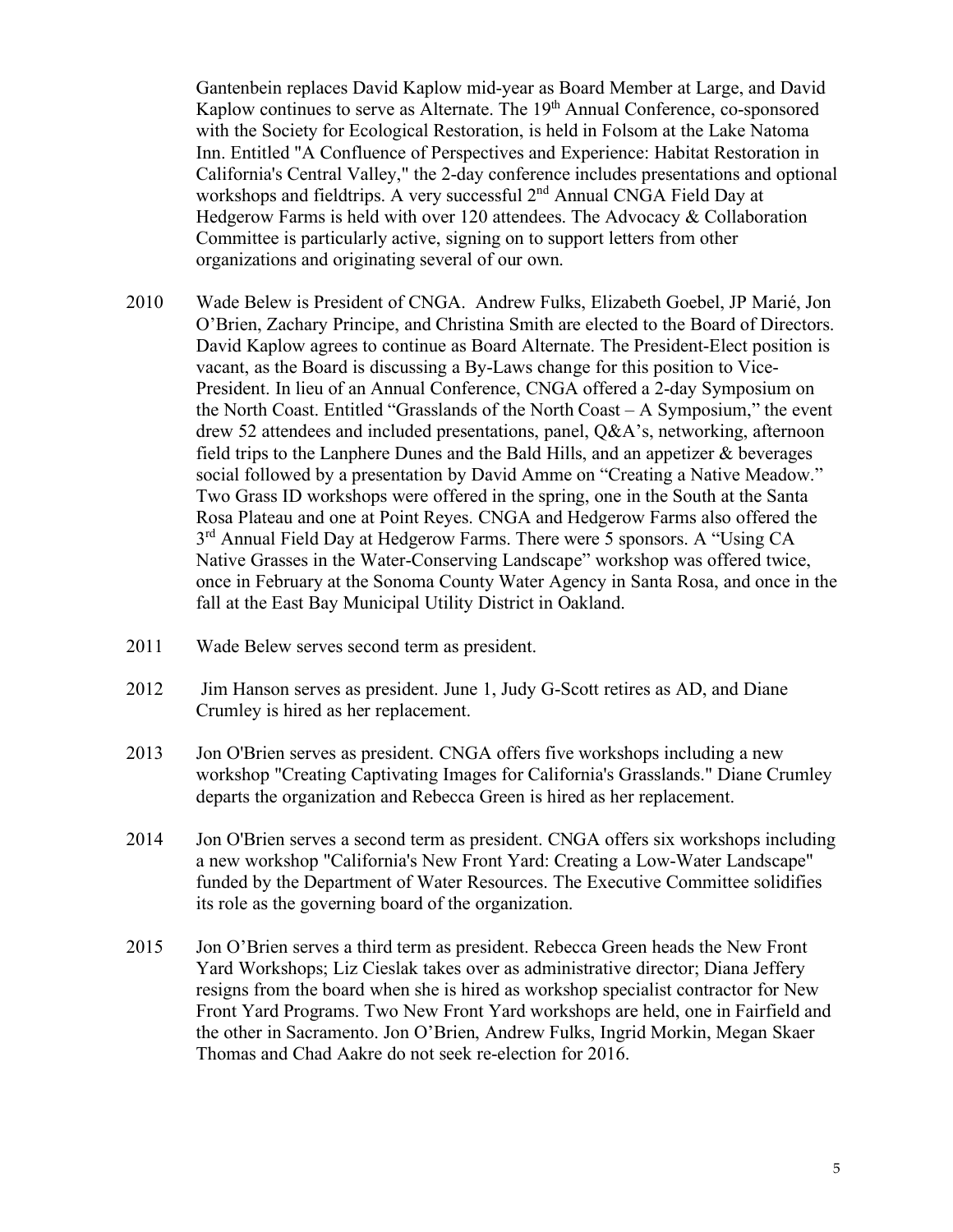- 2016 JP Marié serves first term as president for this  $25<sup>th</sup>$  anniversary year of CNGA. The New Front Yard program completes the DWR grant with two workshops: Santa Cruz and Merced. Liz Cieslak moves to Texas, but continues as administrative director until July, when Diana Jeffery accepts the position. Sheri Spiegel, Drew Rayburn move out-of-state mid-year. Drew continues as long-distance editor of Grasslands. Emily Allen fulfills her term, but is moving out of state at the end of the year and will resign from the board. Zach Principe also leaves the board.
- 2017 JP Marié serves second term as president. The board begins the year with 14 board members, one member short. New board members include Elise Gornish, Kristina Wolf and Jaymee Marty. Kristina Wolf takes over for Drew Rayburn as editor of Grasslands. Bryan Young leads the 10<sup>th</sup> Annual Field Day at Hedgerow Farms for the last time. Patrick Reynolds and Cathy Little are appointed to the board to fill in vacancies after Elise Gornish moves out of state.
- 2018 Andrea Williams serves a first term as president. The board begins the year with 15 directors and 2 alternates. Christopher Gardner and Felix Ratcliff join the board as directors; Bobby Evans and Cathy Little are alternates. Michelle Cooper and Cathy Little resign mid-year and Emily Allen rejoins the board. Billy Krimmel, Patrick Reynolds, and Jodie Sheffield lead a new workshop, "Landscaping with Nature" in March. Patrick Reynolds takes over for Bryan Young to lead the  $11<sup>th</sup>$  Annual Field Day at Hedgerow Farms. Emily Allen and JP Marié lead CNGA's first stand-alone soils workshops in Sonoma and Yolo Counties. The Board initiates a new program, Grassland Research Awards for Student Scholarship (GRASS) with Jennifer Buck-Diaz as chair. Jaymee Marty resigns. Four new candidates run for the open seats.
- 2019 Andrea Williams serves second term as president. Kendra Mosely and Dina Robertson are newly elected to the board. The board is full with 15 directors and 2 alternates. Five student researchers are awarded GRASS scholarships. Whitney Brim-DeForest is hired as a contract editor for Grasslands, taking over for Kristina Wolf in September 2019 for the Fall issue. This is the last year for long-term board members Jim Hanson and Jennifer Buck-Diaz who resign along with Jeffery Wilcox, Christopher Gardner, and Felix Ratcliff.
- 2020 Andrea Williams begins her third term as president. Jodie Sheffield takes over for Jennifer Buck-Diaz as treasurer and Michele Hammond steps into the secretary role. JP Marié continues a VP. Four new board members are elected: returning member, Chad Aakre, Sarah Gaffney (one of our first GRASS scholarship recipients), Haven Kiers, and Leticia Morris. Field Day and the Landscaping with Nature workshops are both postponed because of the COVID-19 pandemic and shelter-in-place orders beginning in March. Board meetings are moved to an online Zoom platform. Field Day was rescheduled for June 12 but had to be postponed again. The Field Day Team exerted tremendous effort filming the tours and moving the entire event to an online Zoom webinar offered on July 10. Andrea Williams, Director since 2014 and President for 2  $\frac{1}{2}$  terms, resigned from the board on June 1, because it conflicted with her new employment at CNPS. JP Marié took over as President; Kendra Moseley was elected by the Board to fill the VP position. Fires raged in California and the west beginning with a dry thunder storms in August. Heavy smoke enveloped most of the